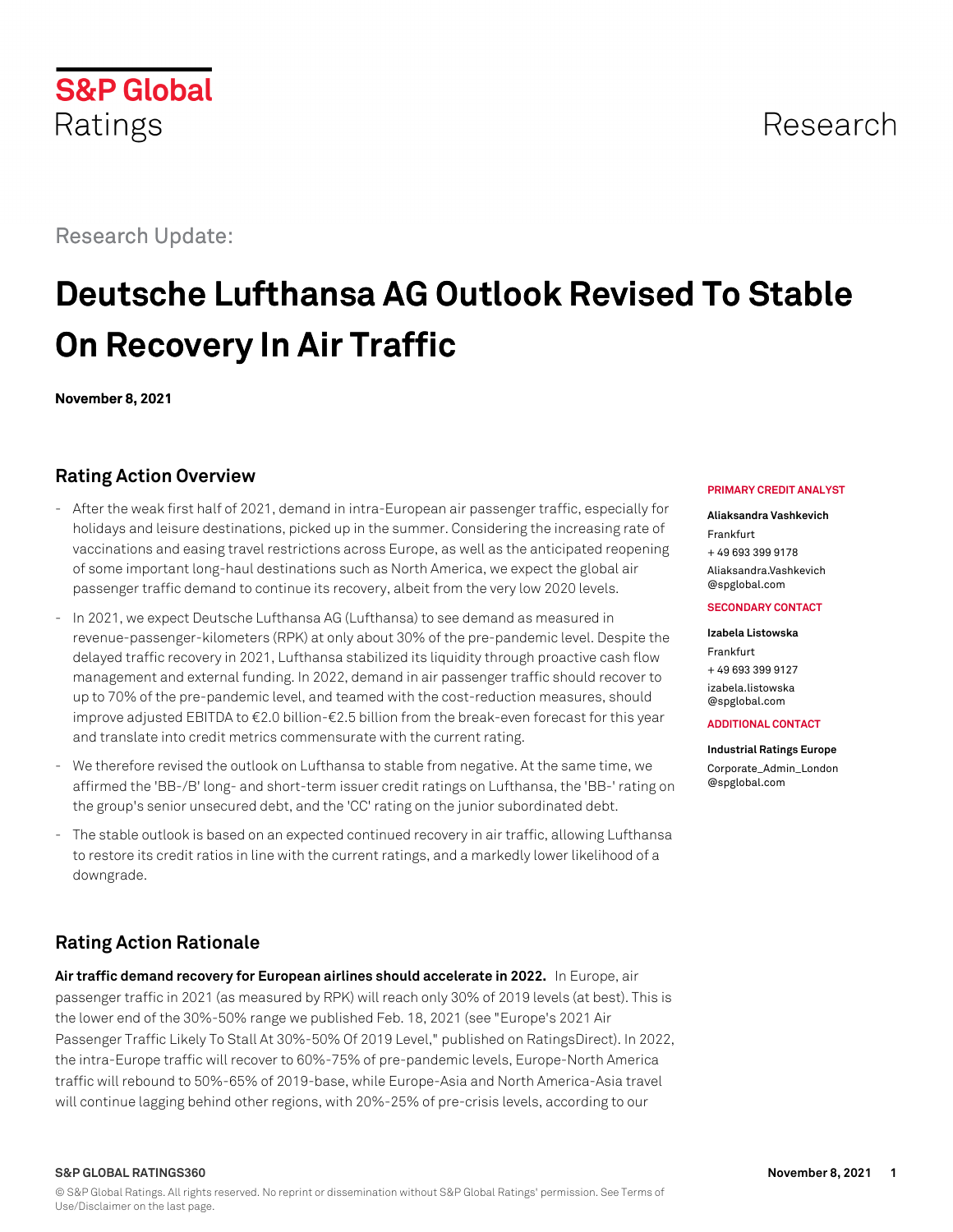base case. Our current estimates are based on assumptions of no further prolonged lockdowns or renewed border closures beyond those currently in place.

**After the sluggish first half of 2021, Lufthansa's recovery is taking shape.** In response to the delayed recovery in the intra-European traffic and very low intercontinental demand during that period, Lufthansa limited its capacity (available seat kilometres [ASK]) to 21% and 29% of 2019 level in the first and second quarters, respectively, while the 49% load factor was significantly below the pre-pandemic level. With the start of significant demand recovery for the short-haul leisure and holiday destinations in July, Lufthansa built up the third-quarter capacity to 50% of the pre-pandemic level and plans to deploy about 60% of 2019 ASK in the fourth quarter. For the full year, this translates to 40% of 2019 levels and below our previous forecast of 50%-55% (see "Lufthansa Downgraded To 'BB-' From 'BB' On Lower Air Traffic; Outlook Negative," published Nov. 19, 2020, on RatingsDirect). After incurring €915 million reported EBITDA loss (before results of equity investments) in the first six months, Lufthansa's EBITDA is likely to turn positive in the second year-half, fuelled by the demand recovery, extraordinary strong performance of the cargo business, and cost-savings measures (70% of the €3.5 billion cost-savings target by 2024 was achieved to date). Nevertheless, we expect EBITDA for the full year to only break-even compared with our previous forecast of substantial EBITDA.

**We anticipate the air traffic demand will continue climbing in 2022 and contribute to the airline's financial recovery.** We envisage Lufthansa's operating performance improving in 2022, driven by the continued recovery of the European short-haul traffic and resumption in long-haul flights to North America, which was one of its most profitable destinations before the pandemic. Lufthansa plans to deploy 65% of its 2019 capacity in first-quarter 2022 and ramp it up to 80% in the second half of the year, encouraged by the recent pre-bookings trend of 80% of the pre-pandemic level. This compares with our air passenger traffic forecast for Lufthansa of up to 70% of the pre-pandemic level. We factor in risks of slower demand recovery in business and corporate travelling as compared with travelling for leisure and visiting family and friends, and we do not exclude structural segment losses in the medium term. We also anticipate a delayed and sluggish recovery in Europe-Asia passenger traffic. The uncertainty about the interplay between yields development, increased oil prices, and potential inflationary pressure on consumer sentiment is only partly captured in our forecasts and may exert additional pressure. We now anticipate Lufthansa's EBITDA, as adjusted by S&P Global Ratings, will rebound in 2022 to €2.0 billion-€2.5 billion. This translates to S&P Global Ratings-adjusted funds from operations (FFO) to debt of at least 6%, which is commensurate with our rating guideline. That said, we do not expect Lufthansa to generate positive free operating cash flow (FOCF; after leases) given the planned capital expenditure (capex) increases up to the annual €2.2 billion.

**Repayment of silent participation I and good cash flow management caps adjusted debt in 2021 at the previous year level, which supports the recovery in credit metrics.** The weak start of the year and the €900 million deferred tax payments in the second year-half should constrain operating cash flow in 2021, albeit we expect it close to break-even, which is a material improvement as compared to  $E2.4$  billion negative in 2020, as the revenue contribution increases and proactive working capital management enhances the benefits of traffic recovery. At the same time, we expect S&P Global Ratings-adjusted debt at end-2021 (carrying forward the pension obligation from Dec. 31, 2020) to not exceed €15.9 billion, the level recorded at end-2020. This is supported by the capital increase completed in October with the total proceeds of €2.2 billion,  $€1.5$  billion of which were used to repay the outstanding drawing under silent participation I in the same amount, which we treated as akin to debt under our hybrid criteria. Lufthansa is also limiting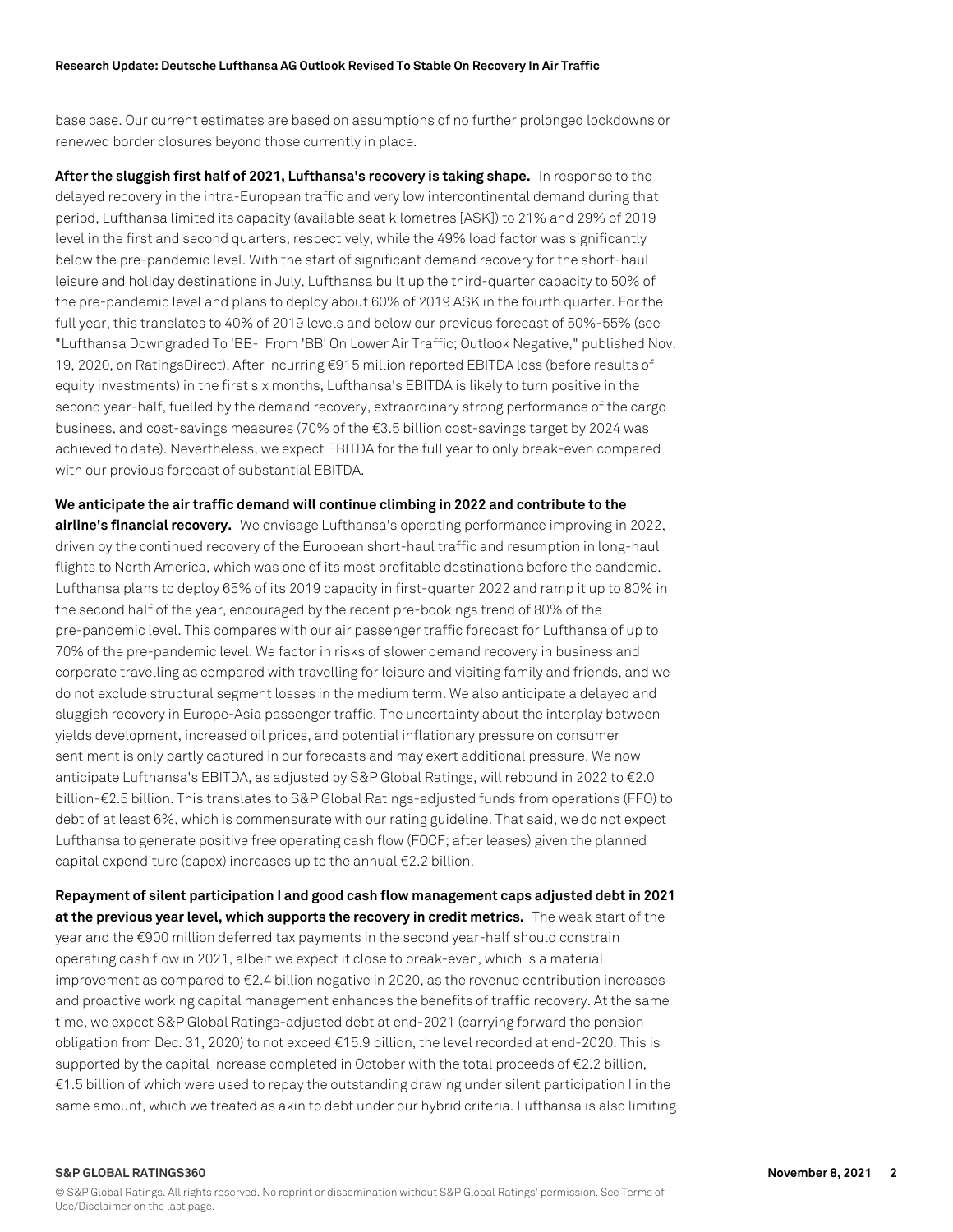the cash burn with another year of subdued capex of €1.5 billion, versus €1.2 billion in 2020 and €3.7 billion in 2019.

**We believe Lufthansa will enter 2022 with ample liquidity.** We forecast that Lufthansa following several rounds of external funding measures (including recent capital increase) in 2021 will increase its cash on hand by year-end to about €6.6 billion, as compared to €5.5 billion recorded at end-2020. This, along with about €1.5 billion undrawn amount under the company's committed credit lines maturing beyond next 12 months (including the Swiss and Belgian state aid, but excluding the silent participations as they are planned to be cancelled by year-end), is slightly above the company's new target liquidity range of €6 billion-€8 billion (considerably above the €2.3 billion minimum liquidity target before the pandemic) and should provide Lufthansa with ample headroom for unforeseen setbacks or operational headwinds, as the traffic recovery is unfolding.

**The planned cancellation of silent participation I and II by Lufthansa does not alter our view on the airline's government-related status.** After the repayment of the €1.5 billion drawing under €4.5 billion silent participation I, Lufthansa plans to repay the €1 billion silent participation II and cancel both hybrid instruments, which were provided as part of the German state aid package by the Economic Stabilization Fund, by year-end. In our November 2020 review we anticipated this early redemption of the hybrids, among others due to their multiple material coupon step-ups. The German government stake in Lufthansa share capital fell to 14% following the October capital increase from initially 20%. We understand that the German government can sell its stake six months after the capital increase completion and must exit the shareholder structure of Lufthansa no later than 24 months after the capital increase, provided that the silent participations are repaid and contractual conditions are met. The anticipated termination of the state aid package does not, however, alter our view of the moderate likelihood of extraordinary support Lufthansa could receive from the German government under a stress scenario. This translates into one notch uplift from our 'b+' assessment of Lufthansa's stand-alone credit profile (SACP). We base our view on the important role Lufthansa plays for the German government, rather than its link, which we continue assessing as limited.

# **Outlook**

The stable outlook reflects our expectation that the air passenger traffic recovery will continue. Consequently, for Lufthansa we expect its EBITDA to turn positive in the second-half 2021, increasing (but still well below pre-pandemic levels) in 2022. This should produce credit ratios supportive of the rating with adjusted FFO to debt of at least 6% in 2022, with further improvements thereafter. Furthermore, we consider a sustained solid liquidity position, a critical and stabilizing rating factor.

## **Downside scenario**

We could lower ratings if we expect credit ratios to deteriorate materially, with adjusted FFO to debt returning to less than 6% on a sustainable basis. This could occur if there is a major resurgence of the pandemic, prompting renewed prolonged lockdowns and deterioration in consumer confidence. In this scenario, we might conclude that the fundamental risk characteristics of the industry have worsened, particularly for airlines that rely significantly on business and long-haul international travel and reflect that in our assessment of business risk.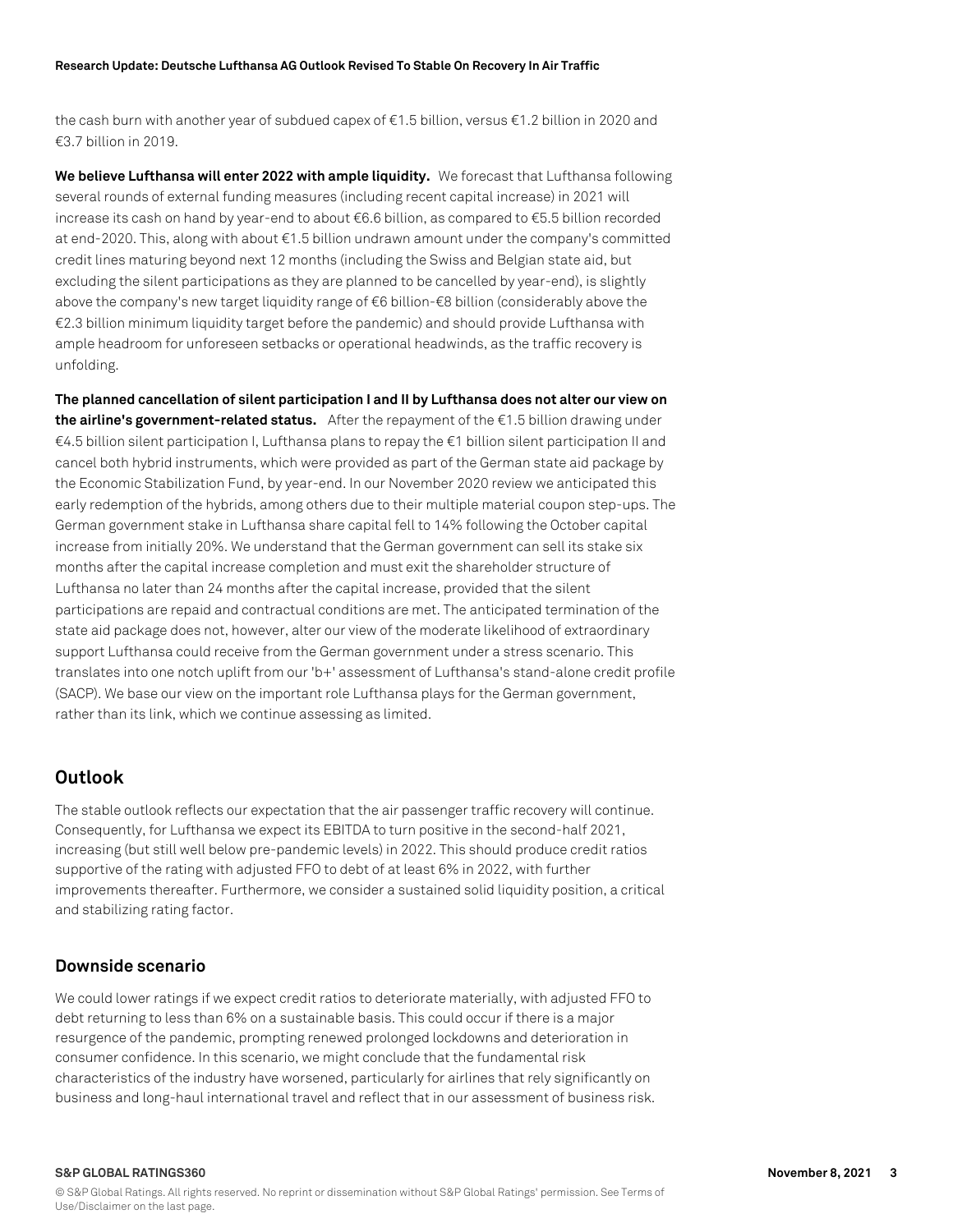#### **Research Update: Deutsche Lufthansa AG Outlook Revised To Stable On Recovery In Air Traffic**

We could lower the rating if we revise down our assessment of the likelihood of government support and Lufthansa's SACP does not improve to 'bb-' in the meantime. This could occur if the pandemic-related adverse effect on the industry eases, passenger air traffic returns towards normal levels, and therefore the rationale for government support diminishes, while the airline stabilizes its financial position.

## **Upside scenario**

We could raise the ratings if Lufthansa improves its adjusted FFO to debt to 6%-12% and start generating a sustained positive FOCF (after leases).

# **Company Description**

Lufthansa carried around 145 million passengers in 2019, making it the fourth-largest airline in the world. The airline operates out of its main hubs in Frankfurt, Munich, Zurich, Vienna, and Brussels under the brands of Lufthansa German Airlines, SWISS, Austrian Airlines, and Brussels Airlines. In addition, the group's passenger business encompasses the point-to-point airlines within the Eurowings Group. Typically, Lufthansa generates 75%-80% of its EBIT from its passenger airline businesses, while its nonpassenger business segments, such as MRO, airfreight, and catering account for the remaining 20%-25%.

Lufthansa is one of the largest global network carriers and one of two leading airline groups in Europe. It also has a No. 1 market position in Germany, and its regional brands are well established. Furthermore, Lufthansa maintains its dominant market shares at its Frankfurt, Munich, Zurich, and Vienna hubs, notwithstanding fierce competition, while its wealthy catchment area (Germany and Switzerland, in particular) typically generates solid demand for travel.

Before the pandemic, the share of flights outside Europe for Lufthansa's Network Airlines accounted for about 70% as measured by revenue-passenger-kilometres (RPK), whereas half of it came from long-haul intercontinental flights to and from America (mainly U.S.).

# **Our Base-Case Scenario**

## **Assumptions**

- Diverging pace in air passenger traffic recovery across the globe in the current year with Europe expected to reach the lower end of the 30%-50% forecast range of 2019 passenger volumes.
- After another weak year constrained by the pandemic related restrictions with forecast Lufthansa's revenue passenger kilometers (RPK; a measure of passenger demand) of only about 30% of 2019 level in 2021 as compared to 23% in 2020, demand recovering to up to 70% in 2022, underpinned by our expectation of reopening of long-haul destinations such as North America and resilient European short-haul market with no further lockdowns. Capacity (available seat kilometers; ASK) will decrease less than passenger numbers, because it is difficult for Lufthansa to align flights with the lower traffic levels while maintaining a viable flight schedule. We forecast ASK of about 40% of 2019 base in 2021, which is in line with the group's guidance. In 2022 we expect ASK of up to 80% of the pre-pandemic level.
- Revenue recovering to €16 billion-€17 billion in 2021 after €13.6 billion in 2020, supported by the record-high growth in cargo revenue, passenger traffic yield rebound to the pre-pandemic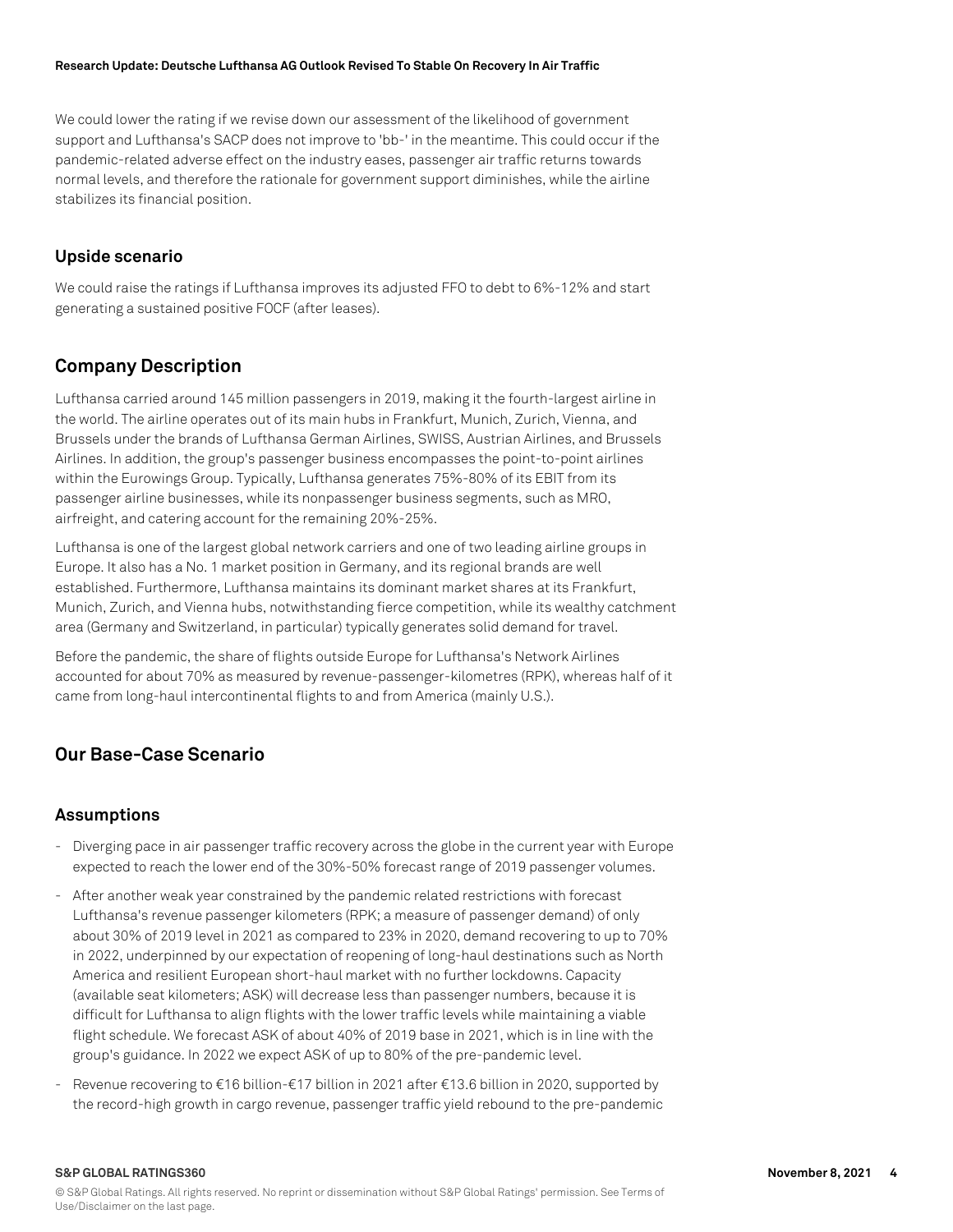level in the third quarter (fueled by pent-up demand for holidays) and increased activity in the MRO segment. In 2022 we expect Lufthansa's revenue to reach up to 75% of the pre-pandemic level, largely driven by the pick-up in demand for passenger flights, while we remain cautious about future yield development, with potential headwinds from competition and increased air fares elasticity, due to potential inflationary pressure on consumers.

- The fuel bill in 2021 somewhat exceeding  $\epsilon$ 1.9 billion paid in 2020, after only  $\epsilon$ 692 million in the first six months, reflecting the rebound in air passenger traffic in the second half of the year as well as the increased brent crude oil price (\$69.5 per barrel [/bbl] in January-October 2021 compared with \$42/bbl for the same period last year). In 2022 we expect the fuel bill to almost double, reflecting the increasing fuel consumption as the capacity builds up. We link our forecast to S&P Global Ratings' oil price assumptions of \$75/bbl for the remainder of 2021 and \$65/bbl in 2022. Our forecast also considers fuel hedging resumed at the beginning of this year with a target hedging level of 65%.
- We expect Lufthansa's EBITDA, as adjusted by S&P Global Ratings, to break-even in 2021 after a \$3.2 billion loss (including losses from ineffective fuel hedges) in 2020, supported by the record-high positive EBITDA contribution from the logistics segment as well as significant progress achieved in realization of the €3.5 billion cost-savings program. In 2022 we forecast adjusted EBITDA to reach 45%-55% of the pre-pandemic level.
- After another year of the depressed capital investments with €1.5 billion forecast in 2021 (after €1.2 billion in 2020), capex is expected to increase to up to €2.5 billion in the following years, driven by fleet renewals.
- No material working capital requirements in 2022, due to the diminished risk of ticket refunds, against the backdrop of the continuous demand recovery.

# **Liquidity**

We assess Lufthansa's liquidity as adequate, considering the support from the group's solid cash position, availability under committed credit lines, and manageable short-term debt maturities. Our assessment is underpinned by Lufthansa's restored ability to access capital markets as demonstrated by multiple debt issuances since the end of 2020 and the recent capital increase. In our base case, liquidity sources exceed uses by more than 2.0x in the 12 months started Sept. 30, 2021, and more than 1.5x in the following 12 months. In our liquidity calculation, we exclude availability under the silent participations from the state aid package provided by the German government via the Economic Stabilization Fund, since we understand that Lufthansa intends to terminate them by year-end. The €1.5 billion drawing under silent participation I was already repaid with the proceeds from the capital increase in October.

Our estimate of Lufthansa's principal liquidity sources for the 12 months started Sept. 30, 2021, comprise:

- Nonrestricted cash, cash equivalents, and liquid securities of €7.1 billion;
- Available funds under the committed credit lines maturing beyond 12 months and those guaranteed by the Swiss and Belgian states of €1.5 billion in total;
- Remaining cash proceeds from the capital increase after the repayment of the drawing under silent participation I of €662 million; and
- Our projection of FFO of €190 million-€560 million.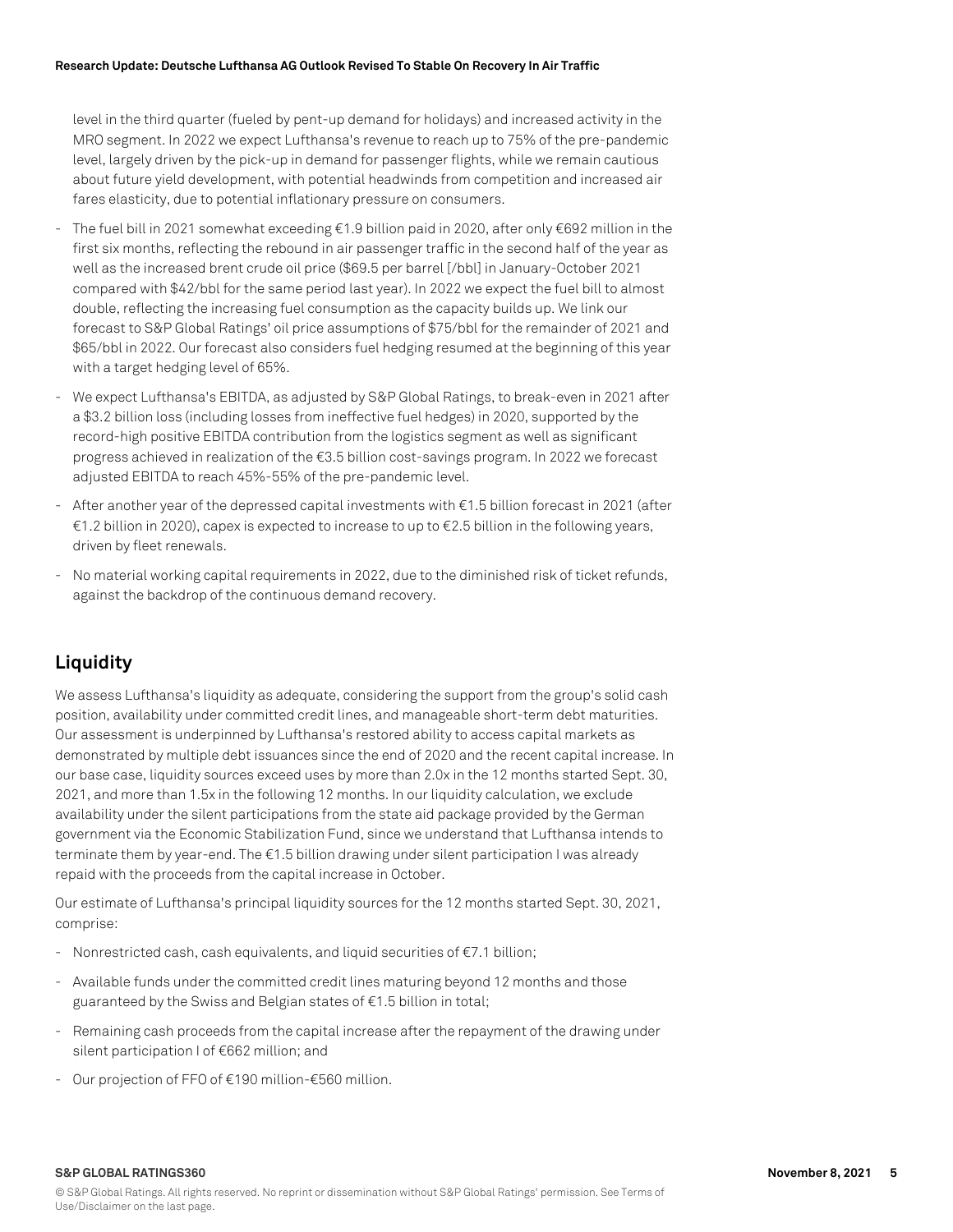#### **Research Update: Deutsche Lufthansa AG Outlook Revised To Stable On Recovery In Air Traffic**

Principal liquidity uses for the same period consist of:

- Short-term debt of about €1.6 billion; and
- Capex of up to €2.2 billion.

# **Ratings Score Snapshot**

## **Issuer Credit Rating: BB-/Stable/B**

#### **Business risk: Satisfactory**

- Country risk: Low
- Industry risk: High
- Competitive position: Excellent

#### **Financial risk: Highly leveraged**

- Cash flow/Leverage: Highly leveraged

#### **Anchor: b+**

#### **Modifiers**

- Diversification/Portfolio effect: Neutral (no impact)
- Capital structure: Neutral (no impact)
- Liquidity: Adequate (no impact)
- Financial policy: Neutral (no impact)
- Management and governance: Satisfactory (no impact)
- Comparable rating analysis: Neutral (no impact)

## **Stand-alone credit profile: b+**

- Sovereign rating: AAA
- Likelihood of government support: Moderate (+1 notch)

## **Environmental, social, and governance (ESG) credit factors for this change in credit rating/outlook and/or CreditWatch status:**

- Health and safety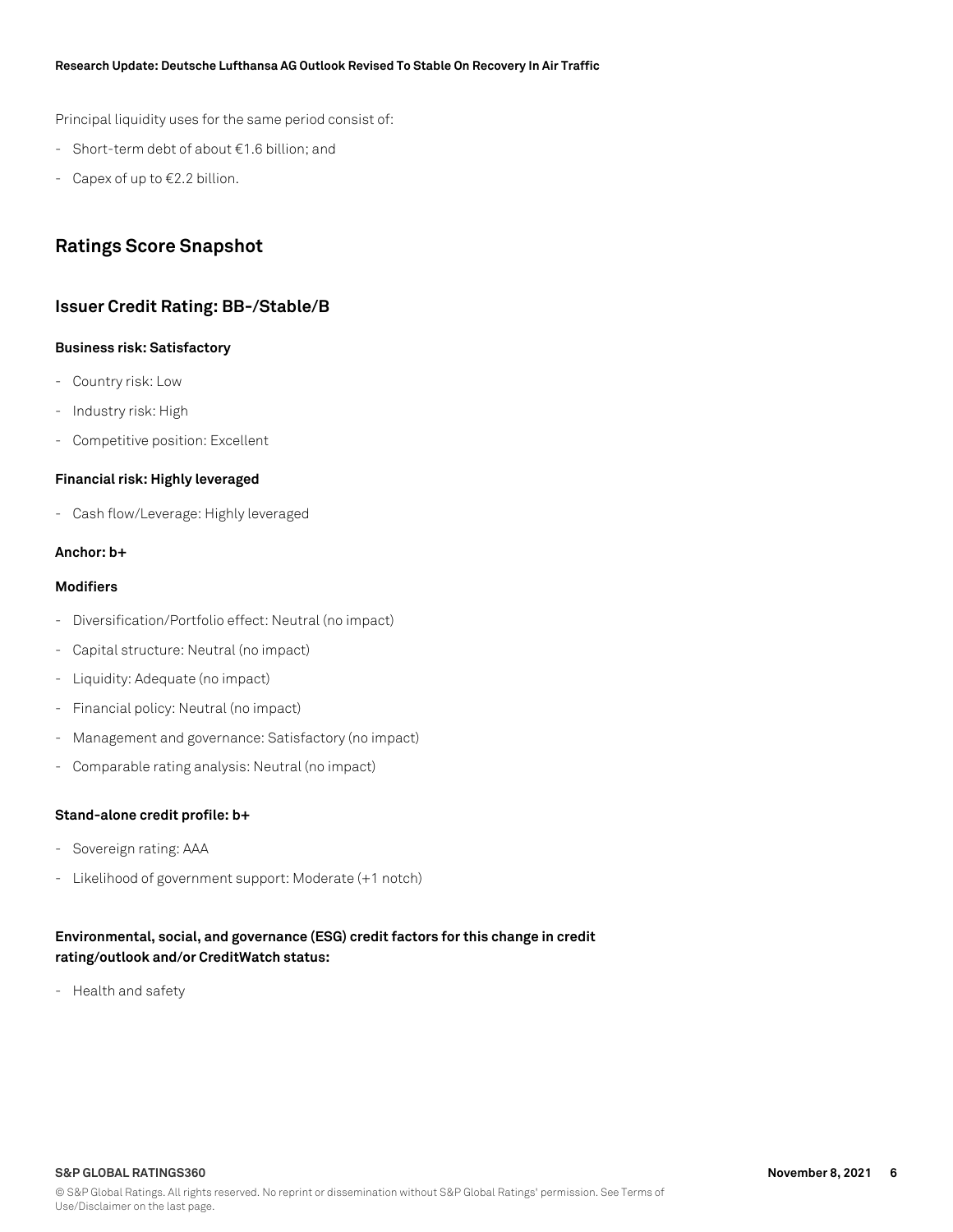# **Related Criteria**

- General Criteria: Environmental, Social, And Governance Principles In Credit Ratings, Oct. 10, 2021
- General Criteria: Hybrid Capital: Methodology And Assumptions, July 1, 2019
- General Criteria: Group Rating Methodology, July 1, 2019
- Criteria | Corporates | General: Corporate Methodology: Ratios And Adjustments, April 1, 2019
- Criteria | Corporates | General: Reflecting Subordination Risk In Corporate Issue Ratings, March 28, 2018
- General Criteria: Methodology For Linking Long-Term And Short-Term Ratings, April 7, 2017
- Criteria | Corporates | General: Recovery Rating Criteria For Speculative-Grade Corporate Issuers, Dec. 7, 2016
- Criteria | Corporates | Recovery: Methodology: Jurisdiction Ranking Assessments, Jan. 20, 2016
- General Criteria: Rating Government-Related Entities: Methodology And Assumptions, March 25, 2015
- Criteria | Corporates | General: Methodology And Assumptions: Liquidity Descriptors For Global Corporate Issuers, Dec. 16, 2014
- General Criteria: Methodology: Industry Risk, Nov. 19, 2013
- General Criteria: Country Risk Assessment Methodology And Assumptions, Nov. 19, 2013
- Criteria | Corporates | General: Corporate Methodology, Nov. 19, 2013
- General Criteria: Methodology: Management And Governance Credit Factors For Corporate Entities, Nov. 13, 2012
- General Criteria: Criteria For Assigning 'CCC+', 'CCC', 'CCC-', And 'CC' Ratings, Oct. 1, 2012
- General Criteria: Principles Of Credit Ratings, Feb. 16, 2011
- General Criteria: Stand-Alone Credit Profiles: One Component Of A Rating, Oct. 1, 2010

# **Related Research**

- Lufthansa Downgraded To 'BB-' From 'BB' On Lower Air Traffic; Outlook Negative, Nov. 19, 2020
- Europe's 2021 Air Passenger Traffic Likely To Stall At 30%-50% Of 2019 Level, Feb. 18, 2021

# **Ratings List**

#### **Ratings Affirmed; Outlook Action**

|                             | Т٥ | From                        |
|-----------------------------|----|-----------------------------|
| Deutsche Lufthansa AG       |    |                             |
| <b>Issuer Credit Rating</b> |    | BB-/Stable/B BB-/Negative/B |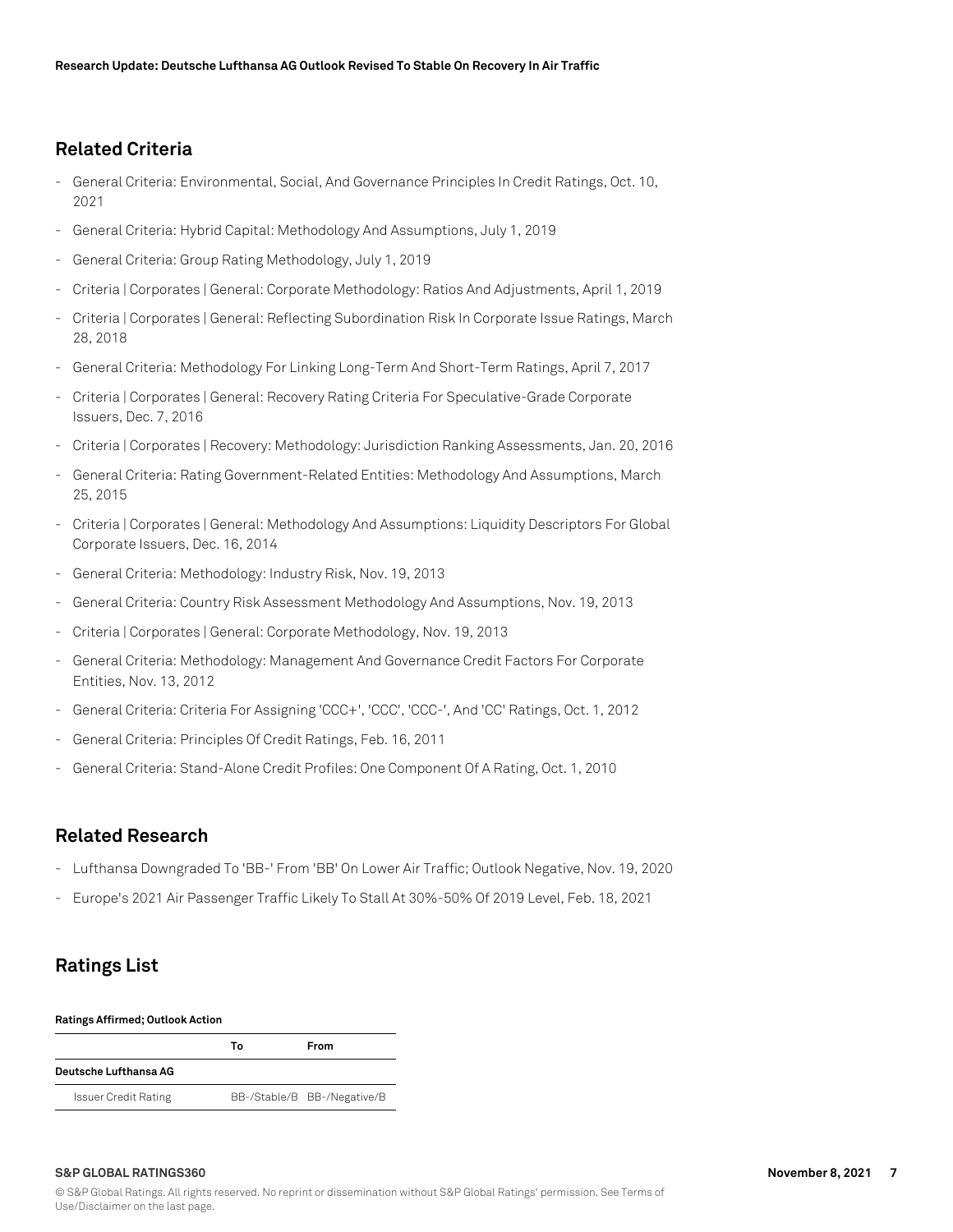#### **Ratings Affirmed; Outlook Action**

|                     | Т٥     | <b>From</b> |
|---------------------|--------|-------------|
| Senior Unsecured    | RR-    | BB-         |
| Recovery Rating     | 3(65%) | 3(65%)      |
| Junior Subordinated | CC.    | CC.         |

Certain terms used in this report, particularly certain adjectives used to express our view on rating relevant factors, have specific meanings ascribed to them in our criteria, and should therefore be read in conjunction with such criteria. Please see Ratings Criteria at www.standardandpoors.com for further information. A description of each of S&P Global Ratings' rating categories is contained in "S&P Global Ratings Definitions" at

https://www.standardandpoors.com/en\_US/web/guest/article/-/view/sourceId/504352 Complete ratings information is available to subscribers of RatingsDirect at www.capitaliq.com. All ratings affected by this rating action can be found on S&P Global Ratings' public website at www.standardandpoors.com. Use the Ratings search box located in the left column. Alternatively, call one of the following S&P Global Ratings numbers: Client Support Europe (44) 20-7176-7176; London Press Office (44) 20-7176-3605; Paris (33) 1-4420-6708; Frankfurt (49) 69-33-999-225; Stockholm (46) 8-440-5914; or Moscow 7 (495) 783-4009.